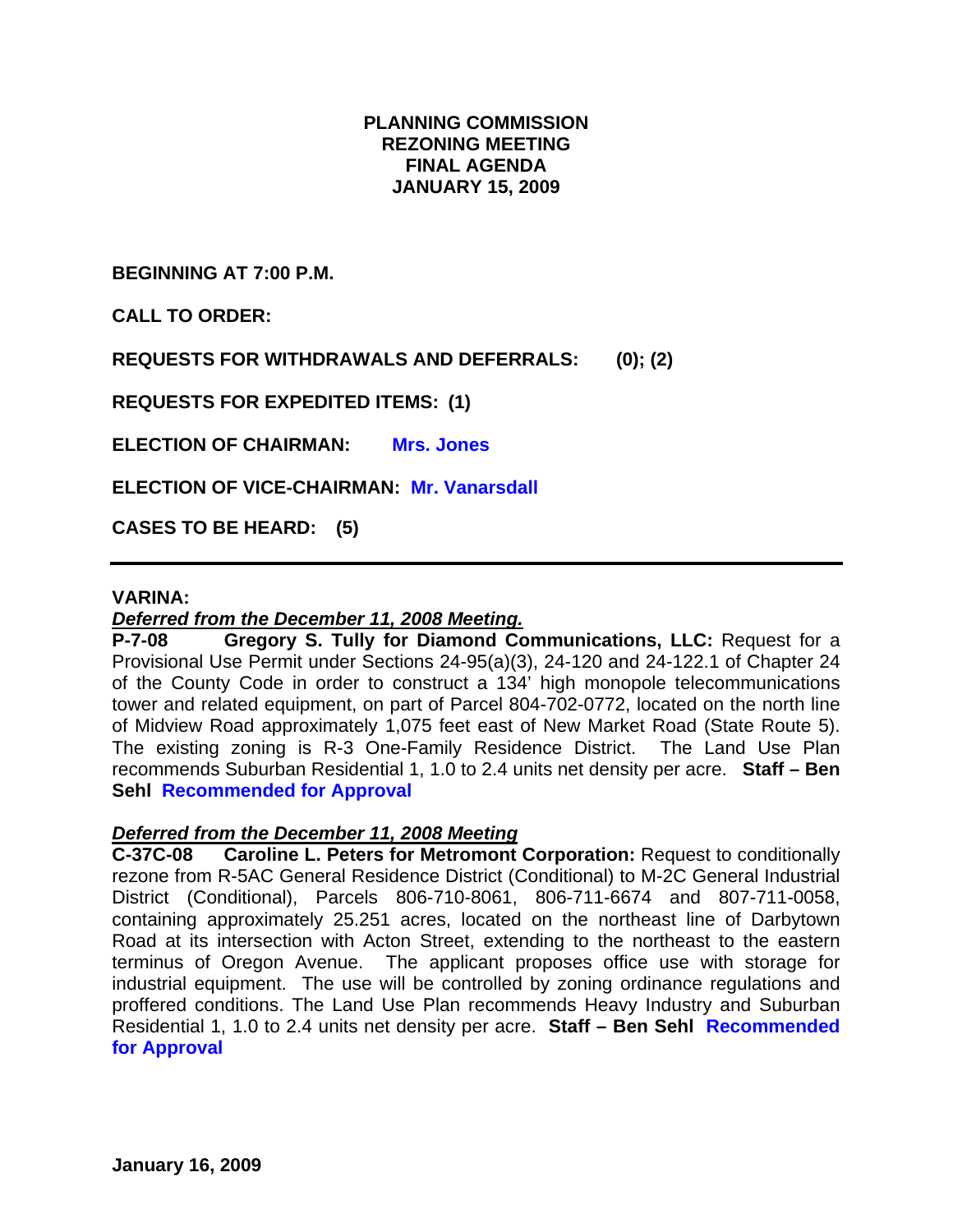# **FAIRFIELD:**

None.

## **THREE CHOPT:**

## *Deferred from the December 11, 2008 Meeting.*

**P-19-08 Brian Revere for Towne Center West, LLC:** Request for a Provisional Use Permit under Sections 24-58.2(d), 24-58.2(a), 24-120 and 24-122.1 of the County Code in order to allow outside dining and extended hours of operation for a proposed restaurant in the Towne Center West Shoppes, on part of Parcel 735-764-7344, located approximately 660 feet north of W. Broad Street (U. S. Route 250) approximately 1,200 feet west of its intersection with N. Gayton Road. The existing zoning is B-2C Business District (Conditional). The Land Use Plan recommends Mixed Use Development. The site is in the West Broad Street Overlay District. **Staff – Lisa Taylor Deferred to the February 12, 2009 Meeting** 

**P-1-09 Gloria L. Freye for Richmond 20 MHz LLC:** Request for a Provisional Use Permit under Sections 24-95(a)(3), 24-120 and 24-122.1 of Chapter 24 of the County Code in order to construct a 142' high telecommunications tower and related equipment, on part of Parcel 740-768-3309, located on the east line of Pouncey Tract Road (State Route 271) approximately 380 feet north of its intersection with Kain Road (Pouncey Tract Park). The existing zoning is A-1 Agricultural District. The Land Use Plan recommends Open Space/Recreation and Environmental Protection Area. **Staff – Livingston Lewis Recommended for Approval**

**C-1C-09 James W. Theobald for Kroger Limited Partnership I:** Request to amend proffered conditions accepted with Rezoning Case C-2C-03, on part of Parcel 754-744-6868, located on the north line of Eastridge Road approximately 500 feet west of its intersection with Three Chopt Road. The applicant proposes to amend Proffer 1 related to the conceptual plan and elevations and Proffer 3 related to prohibited uses. The applicant proposes an automotive fueling station. The existing zoning is B-2C Business District (Conditional). The Land Use Plan recommends Commercial Concentration. **Staff – Audrey Anderson Recommended for Approval**

# **TUCKAHOE:**

# *Deferred from the December 11, 2008 Meeting.*

**P-20-08 Gloria L. Freye for New Cingular Wireless PCS, LLC:** Request for a Provisional Use Permit under Sections 24-95(a)(3), 24-120 and 24-122.1 of Chapter 24 of the County Code in order to construct a 102' high flagpole-style monopole telecommunications tower and related equipment, on part of Parcel 732-749-5405, located on the east line of Gayton Road approximately 900 feet north of its intersection with Cambridge Drive. The existing zoning is B-1 Business District. The Land Use Plan recommends Commercial Concentration. **Staff – Roy Props (Deferral requested to the February 12, 2009 Meeting) Deferred to the February 12, 2009 Meeting**